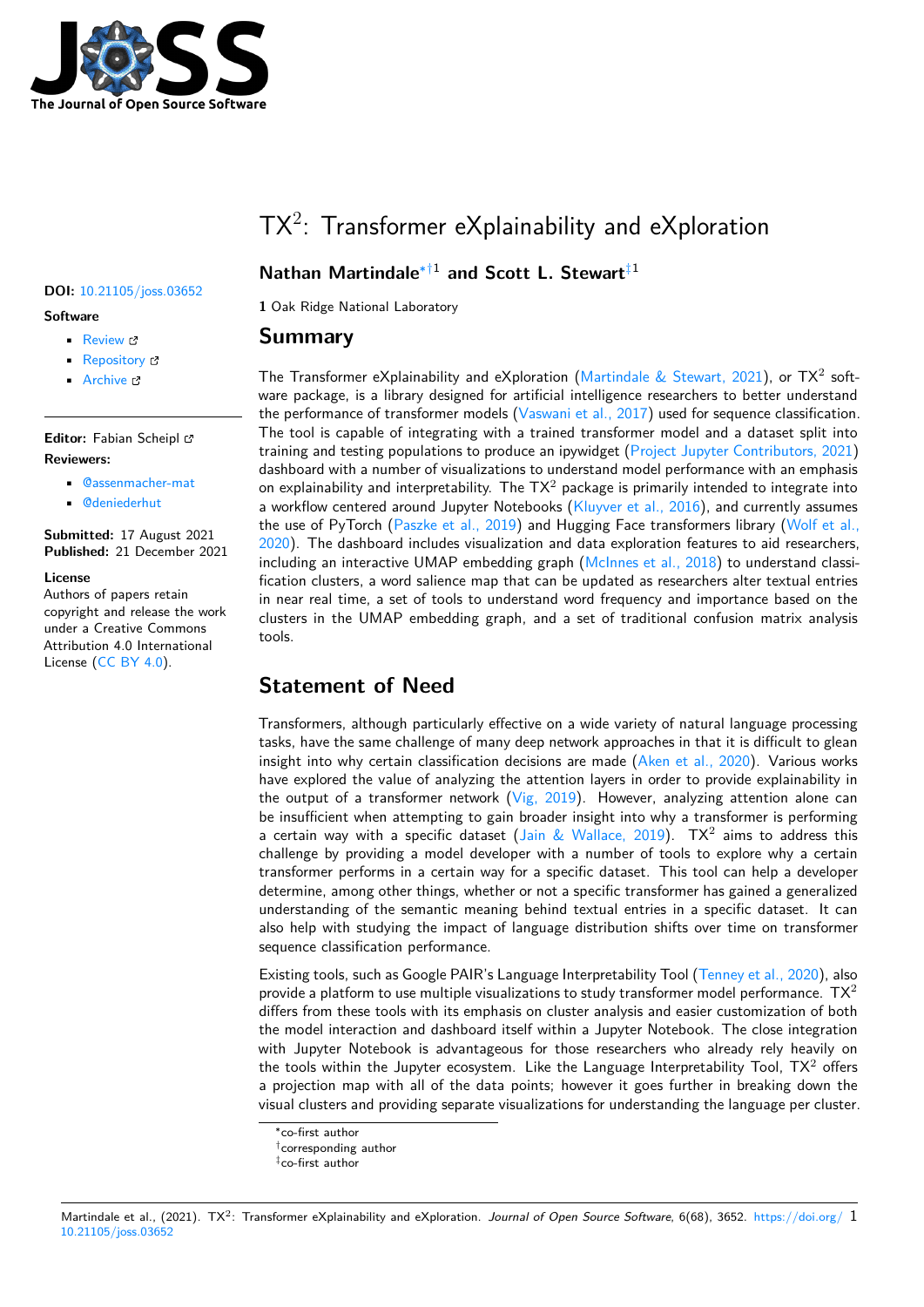

Additionally, the TX<sup>2</sup> design promotes easy modification or customization depending on the researcher's needs, as researchers can completely change the presentation order of plots within the ipywidget and even add additional visualizations if desired.

### **Features**

The primary visualization for the widget is a UMAP embedding graph that projects the multidimensional sequence embedding space into 2D clusters. This plots multiple controls that can be used to understand how the sequence classifier is working, including the ability to show or hide training data, highlight certain keywords, and focus on misclassifications. Below the UMAP plot, the dashboard includes a set of tools for exploring textual data including a word salience map that shows information on specific train or test data entries. The salience map serves as a proxy for word importance and is computed by recalculating the soft classifications of a particular entry in the corpus multiple times with each word individually removed. The background coloring in the map indicates the degree of impact word removal has on the classification result, with a darker background highlight corresponding to greater importance. The dashboard also includes a text entry box that is prepopulated with the text from the entry shown in the salience map. The user can use this text box to explore the impact of word addition or removal by modifying the entry. The change is reflected both in the salience map plot as well as with a change in the data point in the UMAP embedding graph.

The dashboard also includes a set of visual clustering analysis tools. Any clustering algorithm from sklearn's (Pedregosa et al., 2011) clustering module can be used to assign clusters to the data once it is projected into the UMAP embedding. The dashboard displays cluster labels, along with inter-cluster word frequency, and each words' importance on the classification result. The salience scores for each word are calculated in aggregate for each cluster, again by iterating with t[he classifier while indiv](#page-4-8)idual words are removed. There are also some sampling buttons that allow for a data example to be randomly pulled from a specific cluster so that it can be examined by the entry-specific salience map tool. Finally, it is also possible to output traditional confusion matrices as well as various evaluation scores (e.g., f1-score, accuracy, precision) as part of the dashboard.

### **Integration**

 $TX^2$  includes two main classes: a wrapper class and a dashboard class. The wrapper class wraps around the transformer/classification model and acts as an interface between the dashboard and the transformer. The wrapper is in charge of computing and caching all the necessary data for the dashboard visualizations. The dashboard class is responsible for setting up and rendering the widget layout and handling dashboard interactivity. The flow of interactions between the  $TX^2$  library and a Jupyter Notebook can be seen in Figure 1.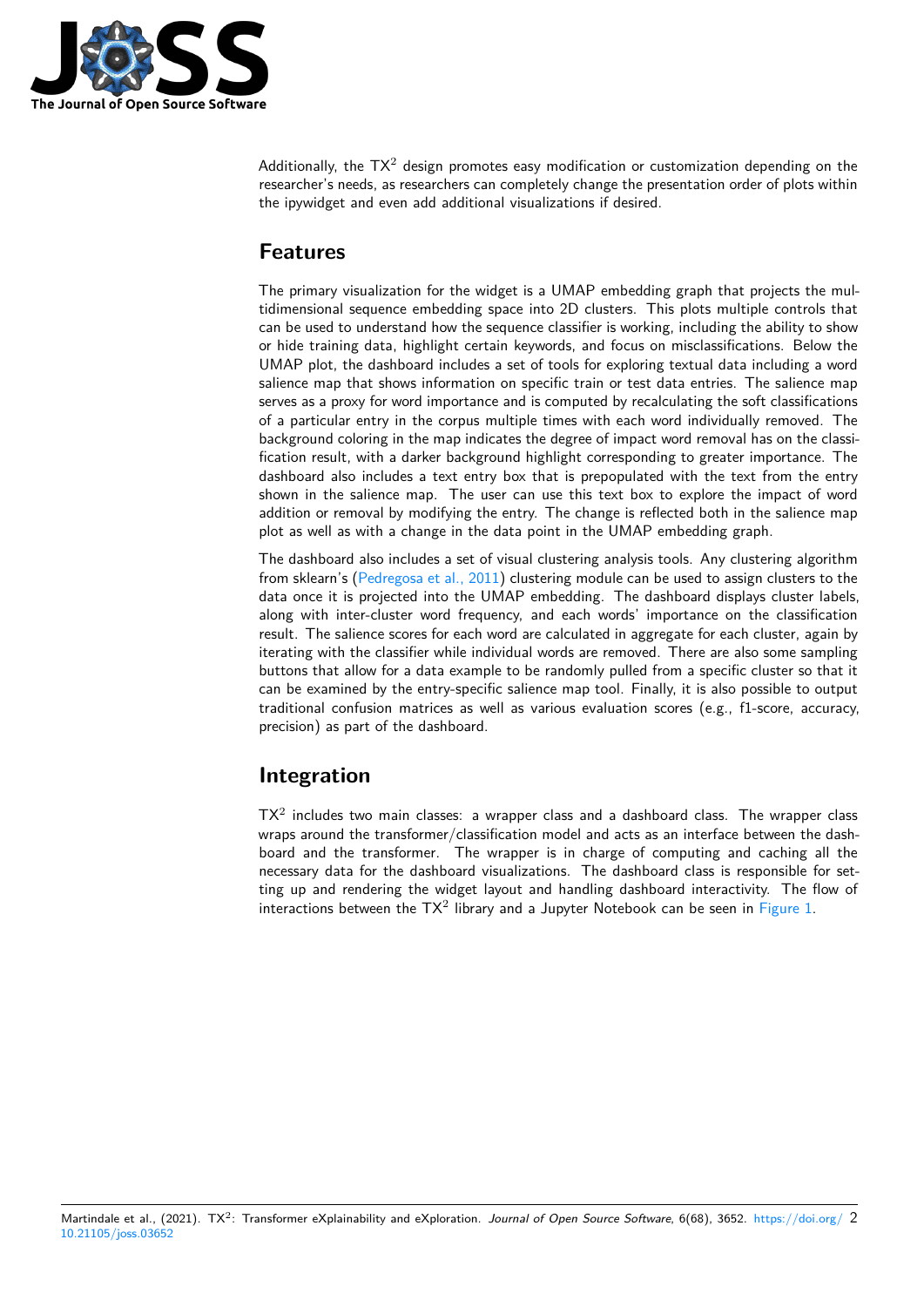



Figure 1: Flow of interactions between a Jupyter Notebook and the  $TX^2$  library.

The wrapper communicates with the transformer through a set of four functions as seen in Figure 2. These functions include an embedding function that returns a single sequence of embeddings for each input text, a classification function that returns the predicted output class for each input text, a soft classification function that returns some output value for each class for each input text, and an encoding function that converts the text into model inputs.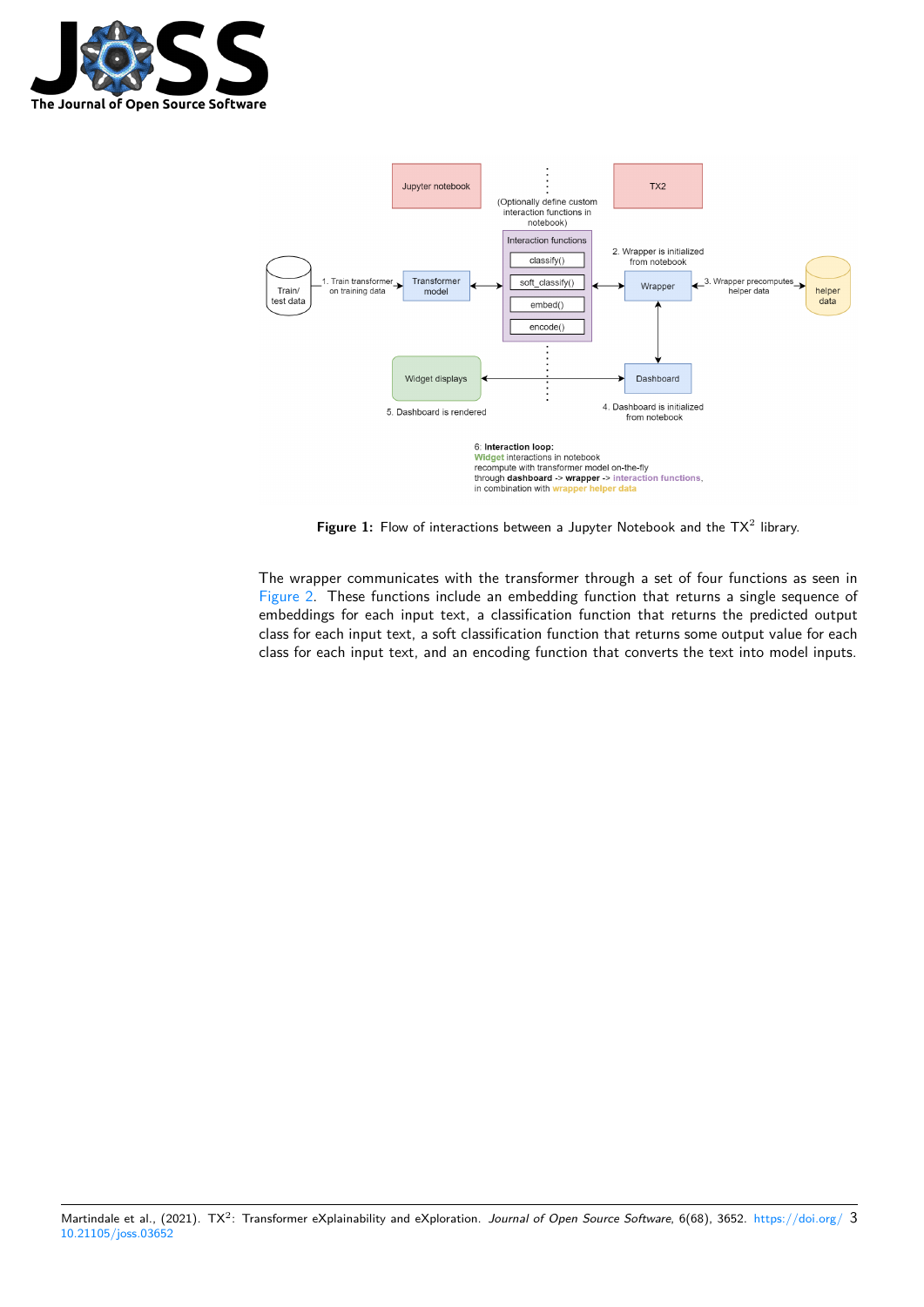



**Figure 2:** Example of integrating a transformer with the TX<sup>2</sup> wrapper.

The default implementation for  $TX^2$  assumes a huggingface pretrained model. If this use case fits the purposes of the user, they can use the default implementations for these functions. Otherwise, the user will need to redefine the functions to handle their use case while ensuring that the new functions return the necessary data and the correct format.

### **Audience**

The target audience for the  $TX^2$  tool are machine learning or artificial intelligence researchers focused on natural language processing with transformers, and who are comfortable operating within the Jupyter ecosystem for demonstration or exploration. This open-source software is licensed under a BSD-3 clause license, is registered on DOECode, and is available on GitHub. The package is also pip installable with  $pip$  install tx2 with Sphinx (Sphinx Team, 2021) built documentation. Finally, linting for this project is performed using black (Python Software Foundation, 2021).

# **Ac[knowledge](https://ornl.github.io/tx2/index.html)ments**

[The authors would](#page-4-9) like to acknowledge the US Department of Energy, National Nuclear Security Administration's Office of Defense Nuclear Nonproliferation Research and Development (NA-22) for supporting this work.

This manuscript has been authored by UT-Battelle, LLC, under contract DE-AC05-00OR22725 with the US Department of Energy (DOE). The US government retains and the publisher,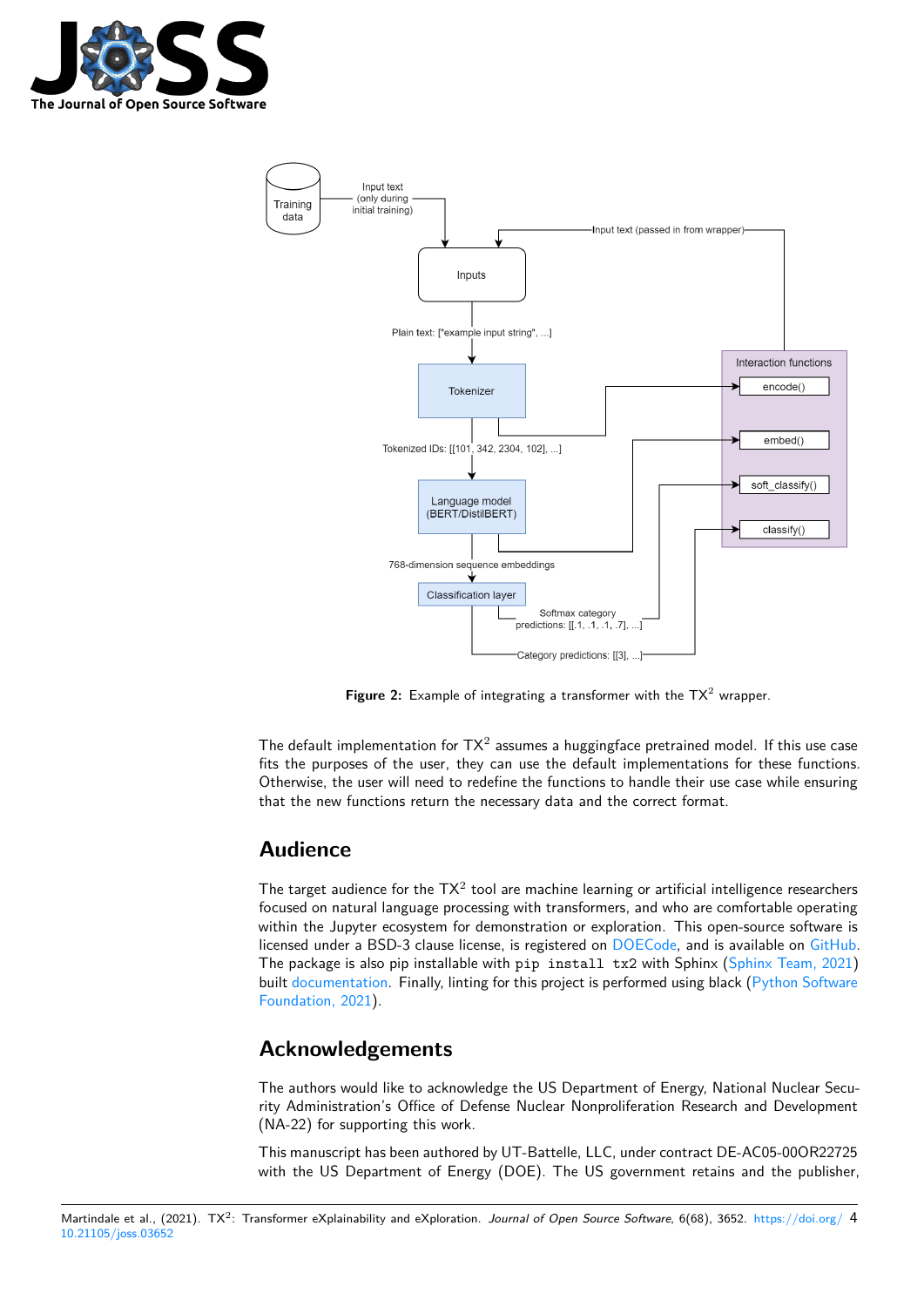

by accepting the article for publication, acknowledges that the US government retains a nonexclusive, paid-up, irrevocable, worldwide license to publish or reproduce the published form of this manuscript, or allow others to do so, for US government purposes. DOE will provide public access to these results of federally sponsored research in accordance with the DOE Public Access Plan (http://energy.gov/downloads/doe-public-access-plan).

# **References**

- Aken, B. van, Winter, B.[, Löser, A., & Gers, F. A. \(2020\). VisBERT: Hidden](http://energy.gov/downloads/doe-public-access-plan)-state visualizations for transformers. *Companion Proceedings of the Web Conference 2020*, 207–211. https://doi.org/10.1145/3366424.3383542
- <span id="page-4-5"></span>Jain, S., & Wallace, B. C. (2019). Attention is not explanation. *arXiv Preprint arXiv:1902.10186*.
- <span id="page-4-6"></span>Klu[yver, T., Ragan-Kelley, B., Pérez, F., Gran](https://doi.org/10.1145/3366424.3383542)ger, B., Bussonnier, M., Frederic, J., Kelley, K., Hamrick, J., Grout, J., Corlay, S., Ivanov, P., Avila, D., Abdalla, S., Willing, C., & team, J. development. (2016). Jupyter notebooks - a publishing format for reproducible computational workflows. In F. Loizides & B. Scmidt (Eds.), *Positioning and power in academic publishing: Players, agents and agendas* (pp. 87–90). IOS Press. https:// eprints.soton.ac.uk/403913/
- <span id="page-4-3"></span>Martindale, N., & Stewart, S. L. (2021). *Transformer eXplainability and eXploration*. [Computer Software] https://doi.org/10.11578/dc.20210129.1.
- Mc[Innes, L., Healy, J., Saul, N](https://eprints.soton.ac.uk/403913/)., & Grossberger, L. (2018). UMAP: Uniform man[ifold ap](https://eprints.soton.ac.uk/403913/)proximation and projection. *The Journal of Open Source Software*, *3*(29), 861. https: //doi.org/10.21[105/joss.00861](https://doi.org/10.11578/dc.20210129.1)
- <span id="page-4-0"></span>Paszke, A., Gross, S., Massa, F., Lerer, A., Bradbury, J., Chanan, G., Killeen, T., Lin, Z., Gimelshein, N., Antiga, L., Desmaison, A., Kopf, A., Yang, E., DeVito, Z., Raison, M., Tejani, A., Chilamkurthy, S., Steiner, B., Fang, L., … Chintala, S. (2019). PyTorc[h: An](https://doi.org/10.21105/joss.00861) [imperative style, high-performa](https://doi.org/10.21105/joss.00861)nce deep learning library. In H. Wallach, H. Larochelle, A. Beygelzimer, F. dAlché-Buc, E. Fox, & R. Garnett (Eds.), *Advances in neural information processing systems 32* (pp. 8024–8035). Curran Associates Inc. http://papers.neurips. cc/paper/9015-pytorch-an-imperative-style-high-performance-deep-learning-library.pdf
- <span id="page-4-4"></span>Pedregosa, F., Varoquaux, G., Gramfort, A., Michel, V., Thirion, B., Grisel, O., Blondel, M., Prettenhofer, P., Weiss, R., Dubourg, V., Vanderplas, J., Passos, A., Cournapeau, [D., Brucher, M., Perrot, M., & Duchesnay, E. \(2011\). Scikit-learn: Machine learning in](http://papers.neurips.cc/paper/9015-pytorch-an-imperative-style-high-performance-deep-learning-library.pdf) Python. *Journal of Machine Learning Research*, *12*, 2825–2830.
- <span id="page-4-8"></span>Project Jupyter Contributors. (2021). *Ipywidgets: Interactive HTML widgets*. https://github. com/jupyter-widgets/ipywidgets.
- Python Software Foundation. (2021). *Black the uncompromising code formatter*. https: //github.com/psf/black.
- <span id="page-4-2"></span>Sp[hinx Team. \(2021\).](https://github.com/jupyter-widgets/ipywidgets) *Sphinx*. https://github.com/sphinx-doc/sphinx.
- <span id="page-4-9"></span>Tenney, I., Wexler, J., Bastings, J., Bolukbasi, T., Coenen, A., Gehrmann, S., Jian[g, E.,](https://github.com/psf/black) [Pushkarna, M., Radebau](https://github.com/psf/black)gh, C., Reif, E., & Yuan, A. (2020). *The language interpretability tool: Extensible, interactive [visualizations and analysis for NLP mod](https://github.com/sphinx-doc/sphinx)els* (pp. 107–118). Association for Computational Linguistics. https://doi.org/10.18653/v1/2020.emnlp-demos. 15
- <span id="page-4-7"></span><span id="page-4-1"></span>Vaswani, A., Shazeer, N., Parmar, N., Uszkoreit, J., Jones, L., Gomez, A. N., Kaiser, L., & Polosukhin, I. (2017). Attention is all you need. *[arXiv Preprint arXiv:1706.03762](https://doi.org/10.18653/v1/2020.emnlp-demos.15)*.